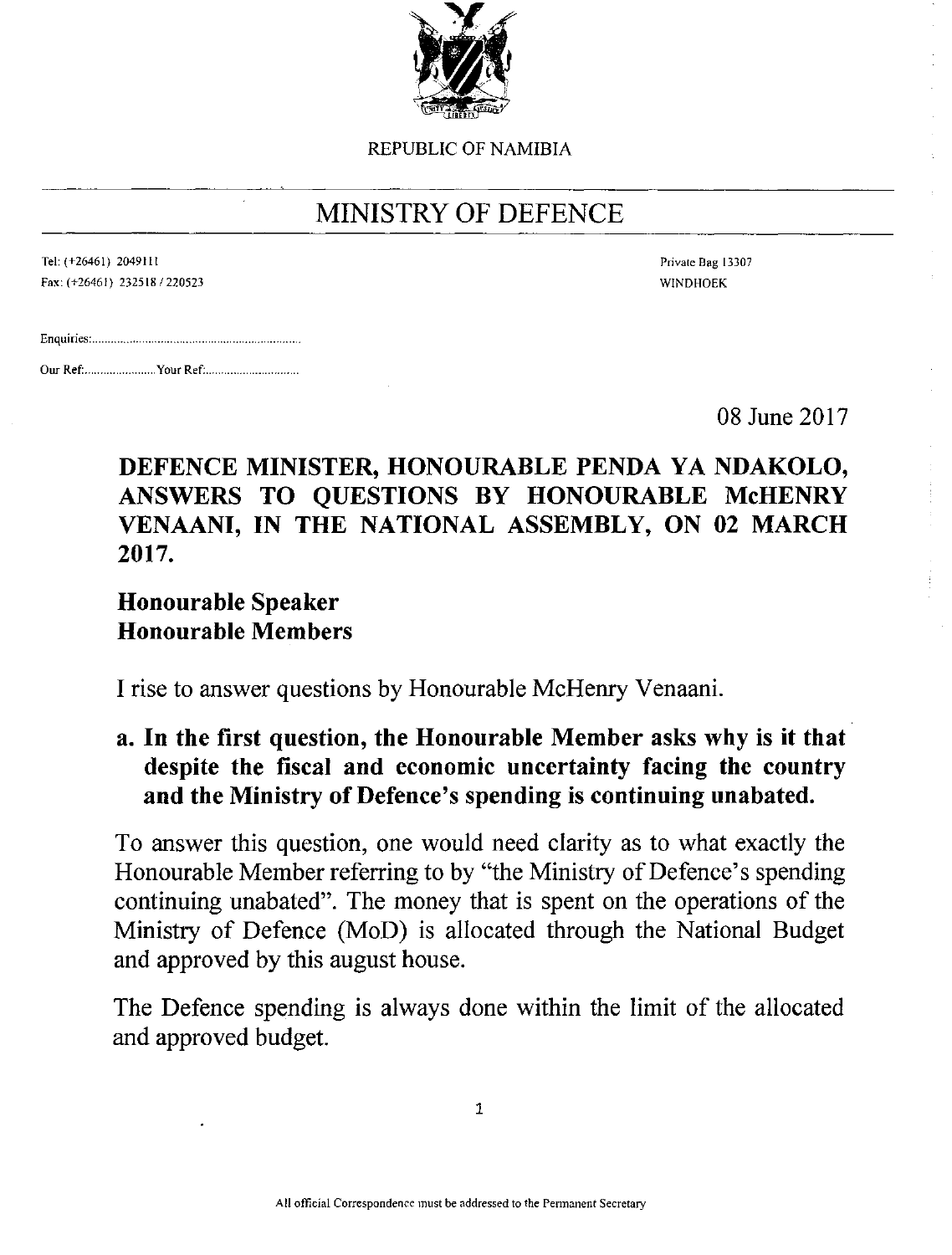As a matter of clarity, the Defence Budget is prepared and presented before Treasury in accordance with Defence needs of our country and the allocation is done following the same principle.

Following the request by the MoD, Treasury uses its judgment to allocate funds to the different national needs taking into consideration available resources.

#### b. The second question the Honourable Member wants to know what were the costs associated with the order of items referred to in his introductory statement.

Defence assets and materiel, like any other assets, cost money. There is no other way to acquire them unless you pay for them. Now, for me to stand here and tell the Honourable Member what were the costs associated with a specific order of Defence assets would not serve any purpose.

In Government, there are processes and systems of accountability and transparency that guide the way Ministries account for the use of the resources allocated to them. There are specific bodies such as Auditor General and others that are responsible for ensuring effective governance and proper usage of resources.

Parliament too has bodies that hold Ministries accountable for the spending of public money and have access to our financial books as and when appropriate.

Thus, the costs of all orders for Defence assets, be they weapons, equipment or other materiel, are within the allocated and approved Defence Budget.